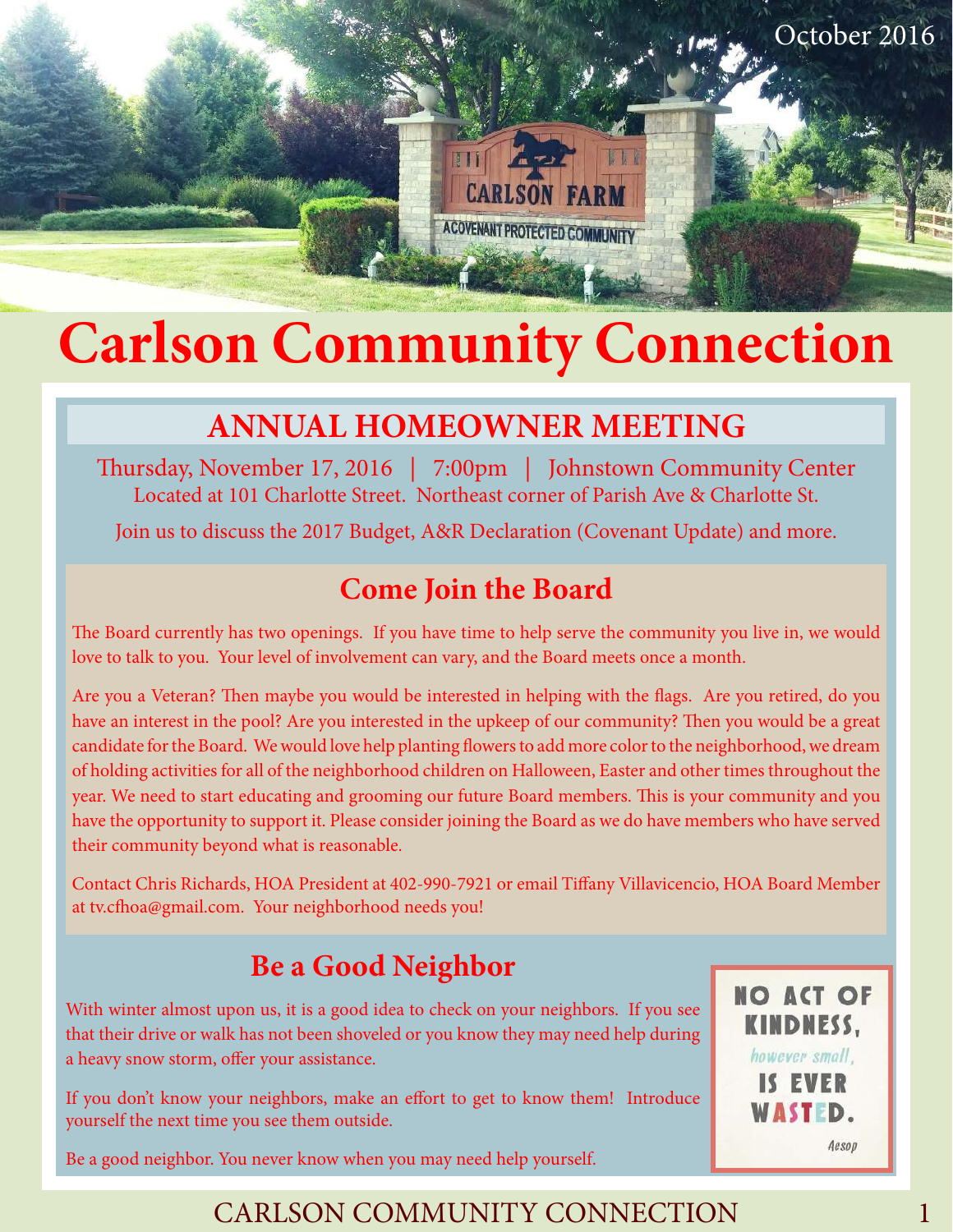#### **Carlson Farms HOA is on Facebook**

Be sure to "Like" our Facebook page for the most current updates on the neighborhood.

Under "Like," you can choose to turn Notifications on. This is a great way to be notified when something is posted on the page.

Do you have something you would like to share on the Facebook page? Please message the page with your request and your contact information if you would like to be contacted. This page offers a great way to interact and share with our neighborhood.





#### **Help Protect our Greenbelt**

Please do not operate snowmobiles or ATVs on our greenbelt. With the onset of winter and snow around the corner, we need to protect our greenbelt. A lot of your money goes into trying to keep the greenbelt nice for all residents. These vehicles rip out grass, which in the winter is very susceptible to damage, and they damage sprinkler heads. All of which are very costly to us, the homeowners to repair. If you see someone running motorized vehicles on the greenbelt please call Poudre Property Services. You do not need to identify yourself, just let us know it is occurring.

According to Sergeant Sanchez, police officers will issue a citation to anyone operating a vehicle on HOA property or public streets and sidewalks.

We continue to work hard to keep our HOA greenbelt for the enjoyment of all the homeowners.

#### **Lawn Care Before Winter**

Want a great looking lawn next year? Now is the time to apply winter fertilizer and deep water your yard and trees before the first hard frost occurs. Contract with a tree company to have your evergreens sprayed to help them retain moisture through the winter.



#### **Snow Removal Reminder from the Town of Johnstown**

Please remember to shovel your sidewalk, including adjacent sidewalks if you are a corner house, within 24-hours after the snow has stopped falling.

"It shall be the duty of all persons within the corporate limits if the Town to keep the sidewalks in front of and adjacent to the tenements and grounds occupied by them clear of snow and ice, and after any fall of snow such persons shall remove the same from such sidewalks within twentyfour (24) hours after the termination of each such snowfall. "Municipal Code Section 11-43 (c)"

#### CARLSON COMMUNITY CONNECTION 2